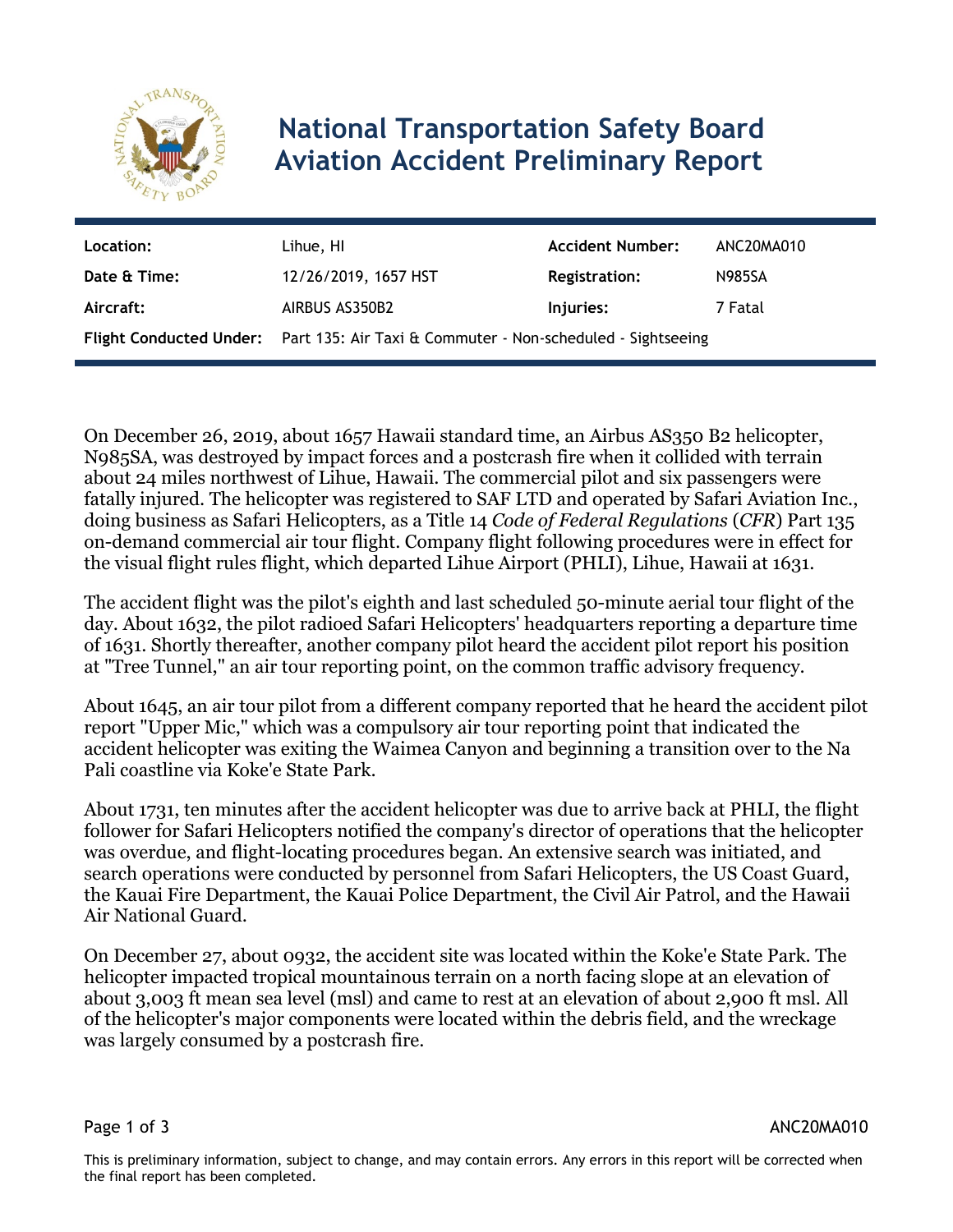A witness located about 1.5 to 1.75 miles up the Nualolo Trail within the Koke'e State Park near the time of the accident reported weather conditions of about 20 ft visibility in rain and fog. He heard what he described as a hovering helicopter followed by a high-pitched whine. Knowing something was wrong, he attempted to locate the helicopter but was unable due to the adverse weather conditions and fading daylight.

The figure below shows a typical tour route via Tree Tunnel to Upper Mic, as described by Safari Helicopters. The accident site is noted in the upper left portion of the figure. As the accident helicopter did not have flight tracking equipment onboard, the exact flight path is unavailable.



Figure 1 – Typical tour route to Upper Mic with approximate accident site and witness location depicted.

The closest official weather observation station to the accident site was Barking Sands Pacific Missile Range Facility (PABK), Kauai, Hawaii, located about 9 miles southwest of the accident site. The 1656 observation reported wind from 310° at 12 knots, gusting to 15 knots; 10 statute miles visibility; few clouds at 1,200 ft, broken clouds at 3,400 ft and 4,700 ft, overcast clouds at 6,000 ft; temperature 70°F; dew point 57°F; and an altimeter setting of 29.90 inches of mercury.

A PABK special weather observation at 1718 reported wind from 350° at 10 knots; 2 ½ statute miles visibility in rain and mist, overcast clouds at 3,000 ft; temperature 73°F; dew point 72°F; and an altimeter setting of 29.90 inches of mercury.